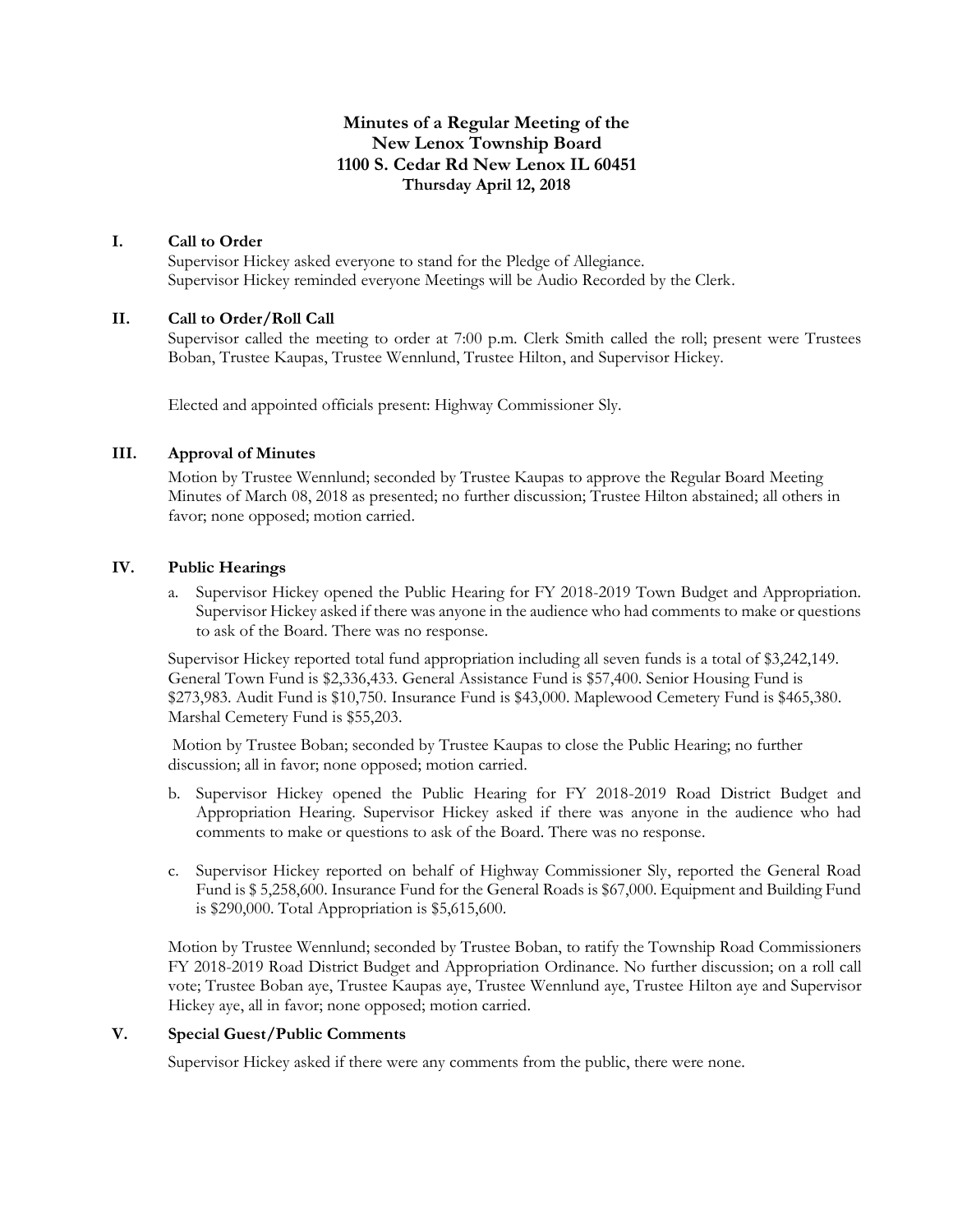#### **VI. Board Issues**

Supervisor Hickey presented the Transfer of Township Appropriation Resolution #2018-01- (Town). Transfer of Township Appropriation Resolution #2018-02 (Senior Housing). Transfer of Road District Appropriation Resolution # 2018-01 (General Road).

- a. Motion by Trustee Wennlund; seconded by Trustee Boban, to adopt the Town Appropriation Resolution #2018-01, no further discussion; on a roll call vote; Trustee Boban aye, Trustee Kaupas aye, Trustee Wennlund aye, Trustee Hilton aye and Supervisor Hickey aye, all in favor; none opposed; motion carried.
- b. Motion by Trustee Wennlund, seconded by Trustee Boban, to adopt the Transfer of Township Appropriation Resolution #2018-02 (Senior Housing). Trustee Boban aye, Trustee Kaupas aye, Trustee Wennlund aye, Trustee Hilton aye and Supervisor Hickey aye, all in favor; none opposed; motion carried.
- c. Motion by Trustee Boban, seconded by Trustee Wennlund to adopt Resolution #2018-01 Transfer of Road District Appropriation (General Road Fund) no further discussion; on a roll call vote; Trustee Boban aye, Trustee Kaupas aye, Trustee Wennlund aye, Trustee Hilton aye and Supervisor Hickey aye, all in favor; none opposed; motion carried.

Supervisor Hickey Presented the FY 2018-2019 Town Budget and Appropriation Ordinance #2018-02.

- d. Motion by Trustee Wennlund, seconded by Trustee Kaupas, to adopt the FY 2018-2019 Town Budget and Appropriation Ordinance #2018-02. no further discussion; on a roll call vote; Trustee Boban aye, Trustee Kaupas aye, Trustee Wennlund aye, Trustee Hilton aye and Supervisor Hickey aye, all in favor; none opposed; motion carried.
	- Supervisor Hickey presented a new cost schedule for the Cemetery Foundation
- e. Motion made by Trustee Wennlund, seconded by Trustee Kaupas, to Adopt the new Cemetery Foundation cost schedule discussion ensued; all in favor; none opposed; motion carried.

### **VI. Reports from Township Officials**

### **A. Supervisor**

1. Building Improvements and Repairs

Supervisor Hickey reported; The Architect should be finishing up his drawings for the completion of the Township Offices. Then he will need to submit them to the Fire Department and to the Village for approval; he does not anticipate the cost to be over \$20,000. If it comes in over \$20,000 we will then have to put a bid package together and go out for bid. We will be updating the bathrooms to be handicapped accessible anticipating using money that was set aside for ADA improvements.

Supervisor Hickey reported he has an estimate from Midland Garage Doors to replace all three garage door openers at a cost of \$2,002 for all three door openers including installation and he believes new rails. They are experiencing mechanical difficulties in addition no longer can they get garage door openers for the current ones; discussion ensued.

### **Trustee Reports**

1. Trustee Boban reported; Electronic Monthly Collection on the 2nd and 4th Wednesday from 5pm -7pm continues to be a success. With the Newsletter going out he has received a few more request from Veterans to have their names added to the Website.

Recycle Day is May  $5<sup>th</sup>$ , the Newsletter gives specifics on what to bring and what not to bring. May 5<sup>th</sup> will be the only day that we will collect latex paint. Trustee Boban received a full commitment from Lincoln Way West Athletic Football Team, they will be available to help unload the Electronics.Trustee Boban continues to work on the Safety Handbook he is adding to it.